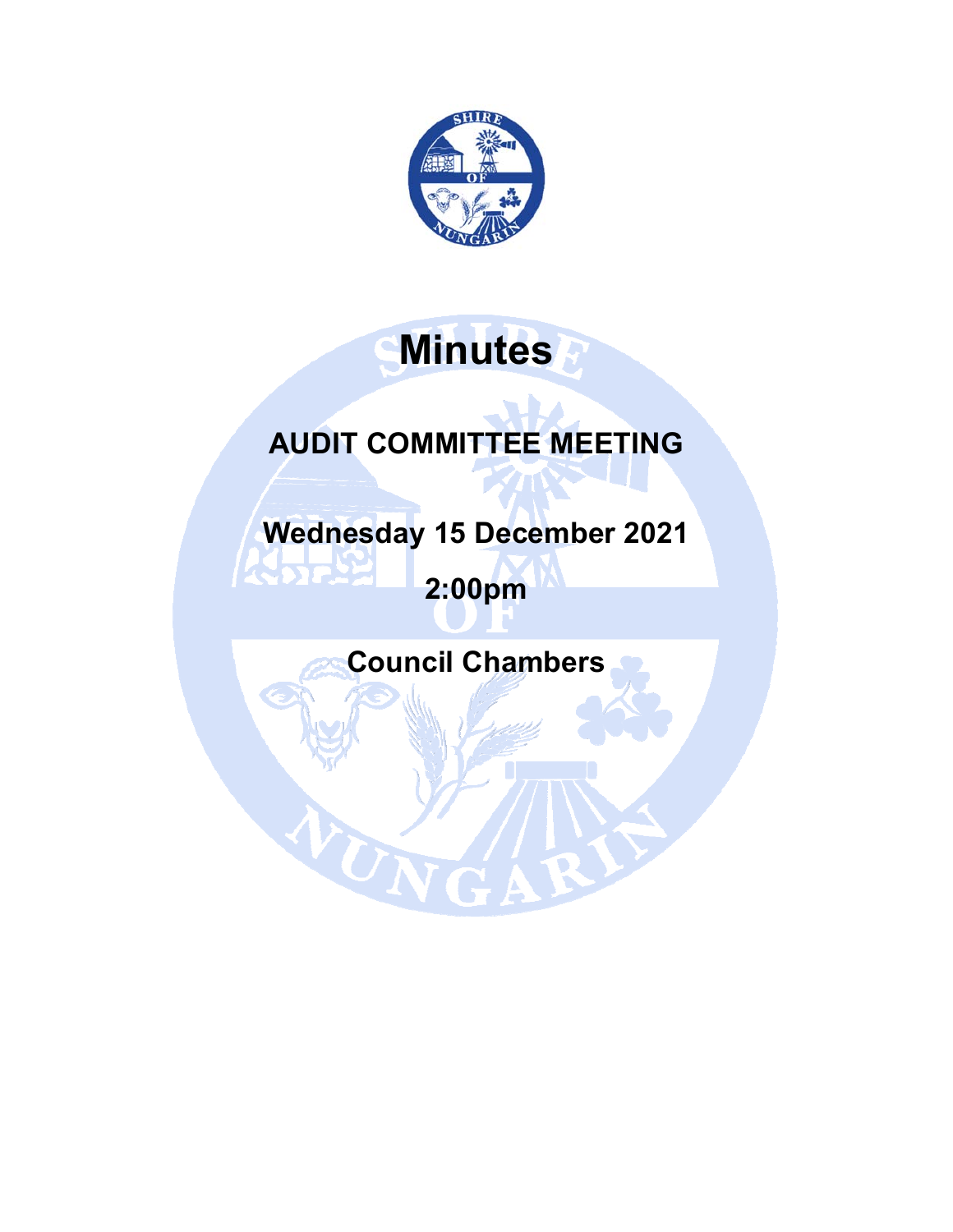### TABLE OF CONTENTS

|  | 3. AUDITOR GENERALS EXIT MEETING (VIA MICROSOFT TEAMS) 3                                                                                                                                                                             |  |
|--|--------------------------------------------------------------------------------------------------------------------------------------------------------------------------------------------------------------------------------------|--|
|  |                                                                                                                                                                                                                                      |  |
|  |                                                                                                                                                                                                                                      |  |
|  | 5. REPORTS OF OFFICERS <b>And the contract of the contract of the contract of the contract of the contract of the contract of the contract of the contract of the contract of the contract of the contract of the contract of th</b> |  |
|  |                                                                                                                                                                                                                                      |  |
|  |                                                                                                                                                                                                                                      |  |

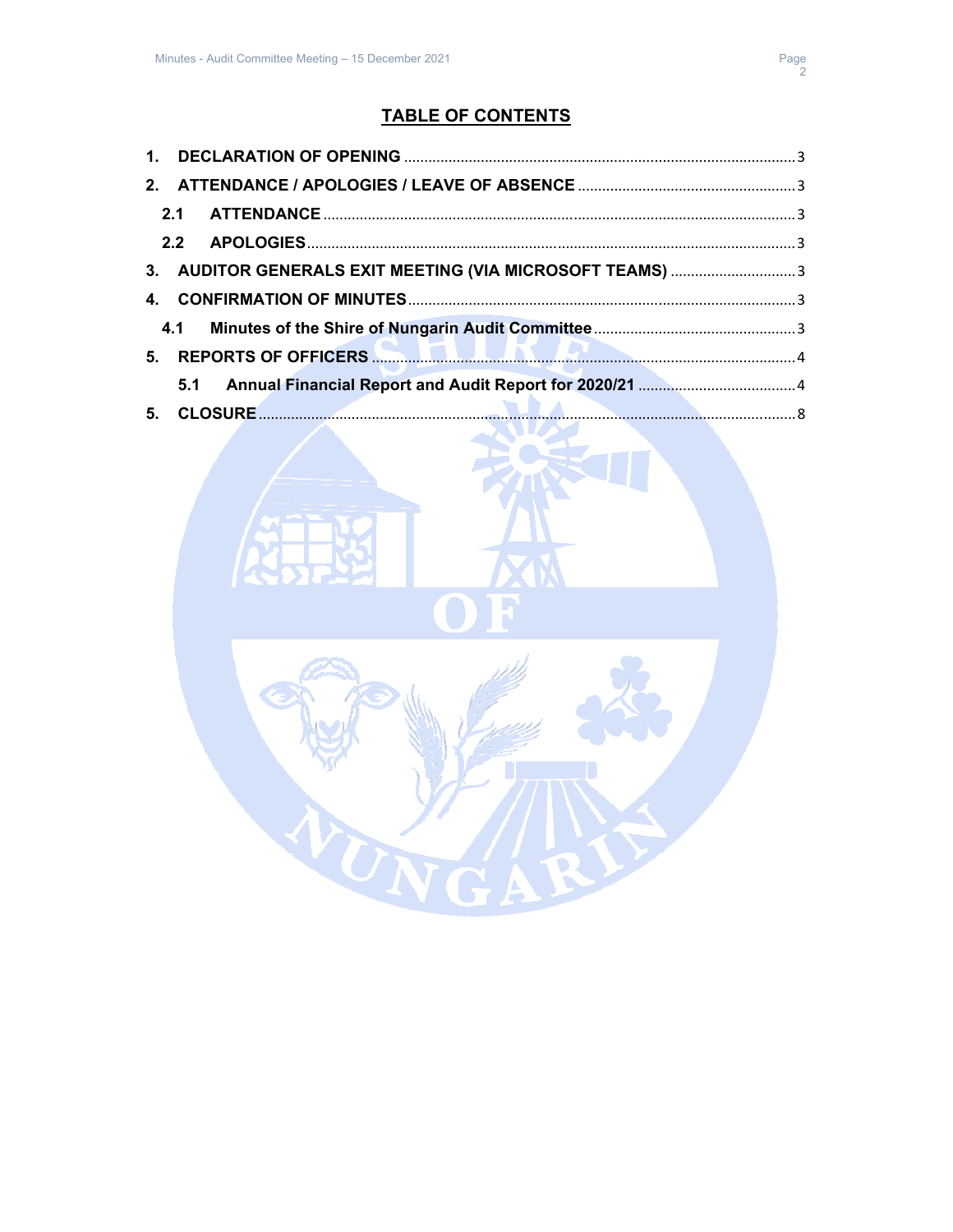#### **AGENDA**

#### **1. DECLARATION OF OPENING**

The presiding member opened the meeting at 2:30pm

#### **2. ATTENDANCE / APOLOGIES / LEAVE OF ABSENCE**

#### **2.1 ATTENDANCE**

| Shire President (Chairperson) | Cr P de Lacy        |
|-------------------------------|---------------------|
| <b>Deputy Shire President</b> | Cr G Coumbe         |
| <b>Elected Member</b>         | Cr RE O'Connell     |
| <b>Elected Member</b>         | Cr W Lee            |
| <b>Elected Member</b>         | <b>Cr M Caughey</b> |
| <b>Elected Member</b>         | <b>Cr J Davis</b>   |
|                               |                     |

Chief Executive Officer Mr L Long Financial Consultant Darren Long (Via Microsoft Teams)

#### **2.2 APOLOGIES**

Elected Member **Cr K Dayman** Manager Works & Services Mr C Large

**3. AUDITOR GENERALS EXIT MEETING (Via Microsoft Teams)**  Attachment 5.1C – Annual Financial Audit Exit Brief

#### **4. CONFIRMATION OF MINUTES**

**4.1 Minutes of the Shire of Nungarin Audit Committee** 

#### **AUDIT COMMITTEE RESOLUTION AC1/12/21**

**That the Minutes of the Audit Committee held on 25 March 2021 be confirmed as a true and correct record.** 

**Moved: Cr G Coumbe Seconded: Cr RE O'Connell**

**CARRIED 6/0**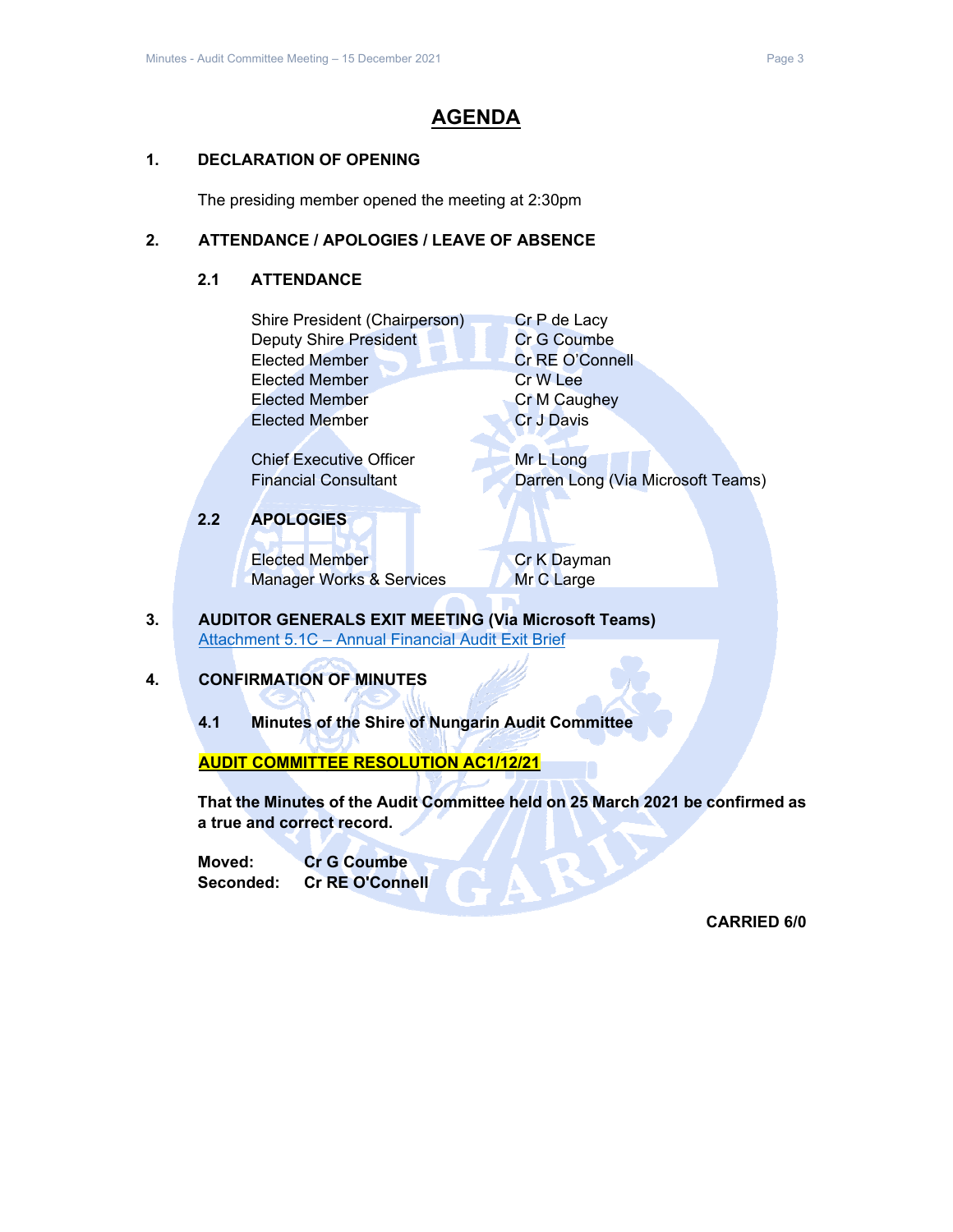#### **5. REPORTS OF OFFICERS**

| 5.1<br><b>Annual Financial Report and Audit Report for 2020/21</b> |                                           |  |  |  |
|--------------------------------------------------------------------|-------------------------------------------|--|--|--|
| File Ref:                                                          | 41001                                     |  |  |  |
| <b>Previous Item Ref:</b>                                          | Nil                                       |  |  |  |
| <b>Applicant:</b>                                                  | Nil                                       |  |  |  |
| <b>Author and Title:</b>                                           | Leonard Long, Chief Executive Officer     |  |  |  |
|                                                                    | Darren Long, Financial Consultant         |  |  |  |
| <b>Declaration of Interest:</b>                                    | Nil                                       |  |  |  |
| <b>Voting Requirements</b>                                         | <b>Absolute Majority</b>                  |  |  |  |
| <b>Appendix Number:</b>                                            | 5.1A - 2020/21 Annual Financial Statement |  |  |  |
|                                                                    | 5.1B - 2020/21 Auditor General's Opinion  |  |  |  |
|                                                                    | 5.1C - Annual Financial Audit Exit Brief  |  |  |  |

#### **AUDIT COMMITTEE RESOLUTION AC2/12/21**

**The Audit Committee recommends to Council that:** 

- **1. The Annual Financial Report for the year ended 30 June 2021 be adopted;**
- **2. The Audit Report for the 2020-2021 financial year be accepted;**
- **3. The CEO be authorised to forward the Council report to the Minister outlining the actions to be taken regarding the items raised in the Audit Report for 2021;**
- **4. The Auditors Management Report for the year ended 30 June 2021 be received.**

 **Moved: Cr RE O'Connell**  Seconded: **Cr W Lee** 

#### **CARRIED BY ABSOLUTE MAJORITY 6/0**

#### **IN BRIEF**

The Audit Committee is required to examine the Annual Financial Report which includes the Audit Report, for the year ending 2020/2021 and to make a recommendation to Council.

The Audit Committee is also to consider the Auditors Management Report for the year ended 30 June 2021.

#### **BACKGROUND**

The purpose and responsibilities of the Audit Committee is outlined in Part 7 of the *Local Government Act 1995*.

One of the Audit Committee's responsibilities is to examine the reports of the auditor. The committee would then determine if any matters raised in the reports require action to be taken by the local government and to ensure appropriate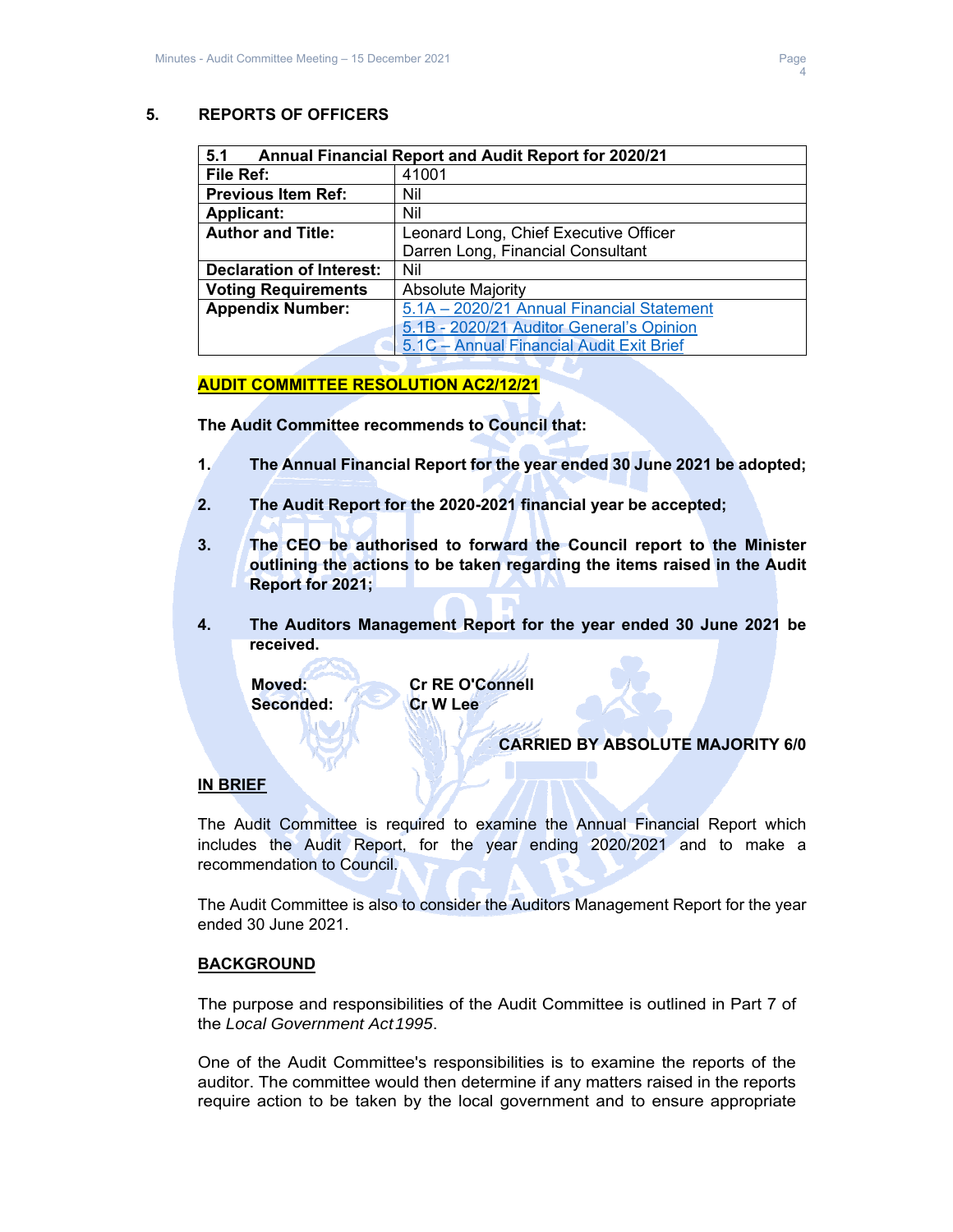action is implemented. The Audit Committee is to receive and authorise a report relating to the audit prepared by the Chief Executive Officer that is subsequently to be sent to the Minister.

This report outlines actions intended to be undertaken in relation to matters identified by the auditor.

#### **REPORT DETAIL**

Council's annual audit for 2020/21 has now been finalised by the Council's auditor Audit Partners Australia (draft) and will be signed off by the Auditor General Office in due course.

Details of management issues, suggestions etc. are contained within a separate management report and are addressed on an ongoing basis. A copy of the 2020/2021 Annual Financial Statements can be found at **APPENDIX 5.1(A).**

Following adoption of the Annual Report, the Annual Financial Statements and the official audit report the document will be presented to the Electors at the annual electors meeting. It is also a requirement that a copy of the audit report and Financial Statements be forwarded to the Dept. of Local Government.

The Auditor General has raised three items of concern resulting from the audit conducted.

1. Asset Renewal Funding Ratio not reported in Annual Financial Report

The Council is required to report on 7 financial ratios in its annual financial statements. These ratios measure trends in the Council's financial performance by a series of benchmarks.

The Auditor General has advised the Shire has not reported the Asset Renewal Funding Ratio for 2021 in the annual financial report, as required by Regulation 50(10(c) of the *Local Government (Financial Management) Regulations 1996.*

This ratio indicates whether the local government has the financial capacity to fund asset renewal as required, and can continue to provide existing levels of services in future, without additional operating income; or reductions in operating expenses. The ratio is calculated from information included in the local government's Long-Term Financial Plan and Asset Management Plans.

The Shire's Long Term Financial Plan and Asset Management Plans are outdated and the data to calculate the ratio was unavailable.

To ensure this ratio can be calculated in future, the Shire will need to prepare a Asset Management Plans that contain at least 10 years of forecast asset renewal data, and maintain the 10 year renewal forecasts. The Shire will also need to ensure that it maintains an up to date Long Term Financial Plan that contains at least 10 years of planned asset renewal data.

The Shire has begun the preparation of the asset management plans, having prepared a draft plant replacement plan projected for the next 10 years. A draft Road Infrastructure Asset Management Plan has also been prepared and is currently being reviewed by Executive Officers.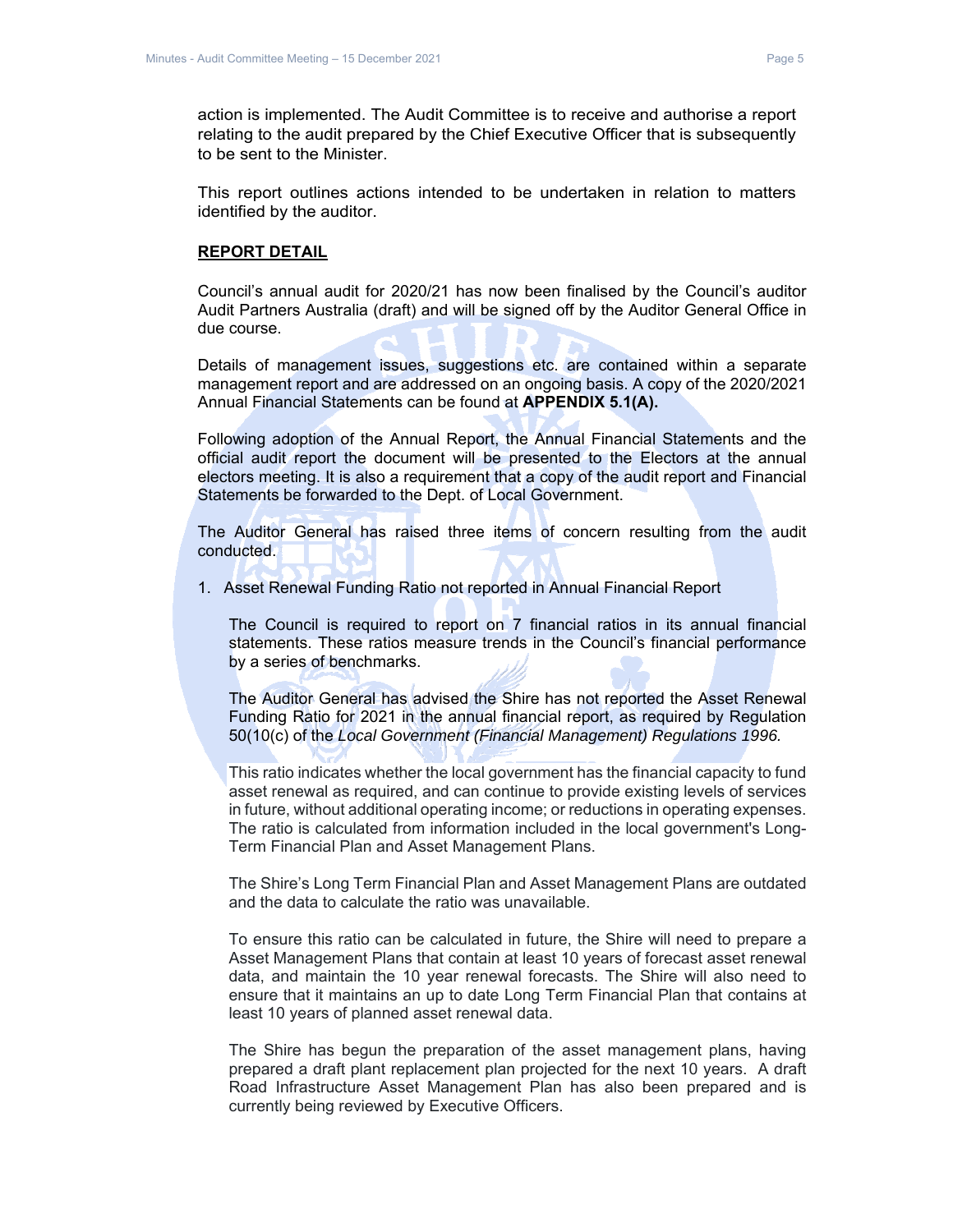

In addition, quotations have been requested from contractors to undertake an asset condition audit of building assets.

A draft Long Term Financial Plan is currently being prepared, and will be workshopped with Council in March / April 2022. Once complete, the Shire will be able to calculate the Asset Renewal Funding Ratio for the 2021-22 financial year and for each year thereafter, as long as each of the Plans are reviewed and updated annually.

2. Non-Compliance with Purchasing Policy

For approximately 11% of transactions, the Shire did not have a sufficient number of supplier quotations as required under the Shire's purchasing policy, or there was no documentation to explain why other quotations were not sought.

The CEO has implemented an electronic purchase order system, which requires the ordering officer to ensure the relevant number of quotations are sourced, or to seek approval from the CEO detailing why the required number of quotations was unable to be obtained. This approach also requires a copy of all quotation documentation to be submitted with the purchase order, ensuring appropriate records are kept.

2. User Access to Shire's Financial Management System

All users of the Shire's financial management system have privileged (super user) access level. This access could be used to undermine the effectiveness of system controls (such as segregation of duties) and diminish accountability.

The Shire administration team is very small. All staff perform a broad range of duties, requiring them to have access to all system modules at all times during work hours, and this makes it impossible to have clear segregation of duties at any level, or impose security restrictions within the financial system.

This risk has been previously identified and steps have been taken to minimise the level of risk exposure. Minimisation strategies include ensuring fortnightly logs are reviewed and signed off by the CEO for those systems considered to be high risk for fraudulent activity, such as payroll and creditors.

The Shire Executive is well aware of the risk, but without the current user access level, it would be impossible to manage and operate the organisation as efficiently as it is. The Executive will continue to monitor user access and review the level of risk on an ongoing basis.

#### **SHIRE OF NUNGARIN COMMUNITY STRATEGIC PLAN 2023**

| <b>Focus Area</b> | Civic Leadership                                                                          |
|-------------------|-------------------------------------------------------------------------------------------|
| <b>Aspiration</b> | A strong local democracy with an actively engaged community and<br>effective partnership. |
|                   |                                                                                           |
| <b>Objective</b>  | Annually review compliance methods.<br>16.7                                               |

#### **OTHER STRATEGIC LINKS**

Nil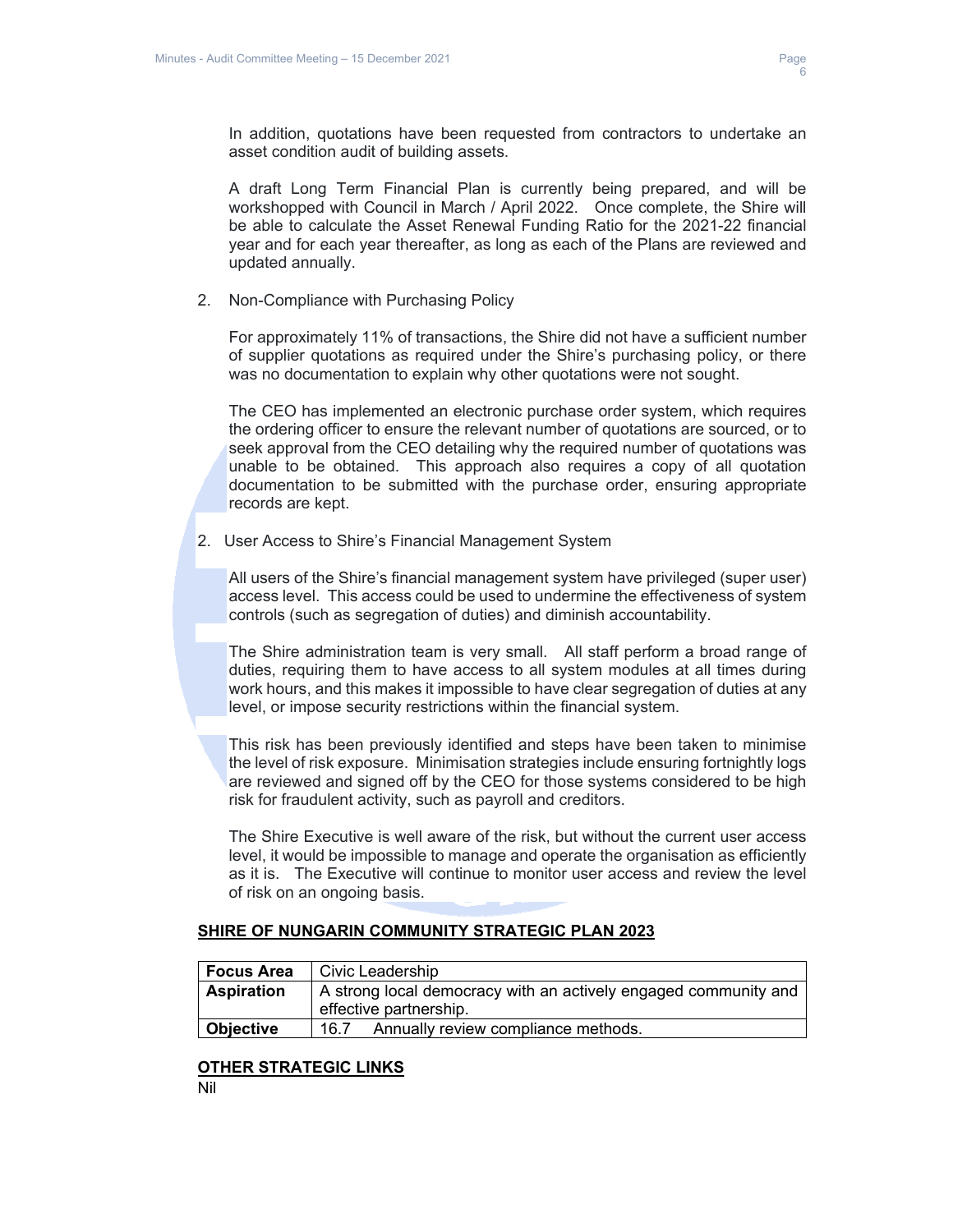#### **STATUTORY ENVIRONMENT**

#### Local Government Act 1995, Section 7.9:

Requires the Auditor to examine the accounts and annual financial report by 31 December following the end of the financial year.

Local Government Act 1995, Section 7.12A:

Sets out the requirements for local governments in respect to audits. This includes the need to prepare a report to the Minister within 3 months of receiving the audit report if the auditor identifies any items it considers significant.

Local Government (Audit) Regulations 1996, section 10:

Requires the audit report to be forwarded to the Audit Committee within 30 days of completing the audit.

Local Government (Audit) Regulations 1996, section 16:

Describes the functions of the audit committee.

#### **SUSTAINABILITY AND RISK CONSIDERATIONS**

**Economic – (Impact on the Economy of the Shire and Region)** Nil

**Social – (Quality of life to community and / or affected land owners)**  Nil

**Policy Implications** Nil

**Risk Management Implications** 

| <b>Risk Level</b> | <b>Comment</b>                                                        |
|-------------------|-----------------------------------------------------------------------|
| High              | The legislative requirements of the Act are clear on the process      |
|                   | required following the receipt of the Auditor General's Audit Report. |
|                   | Failing to meet the requirements exposes the Shire to action by the   |
|                   | Department of Local Government, Sport and Cultural Industries.        |

#### **CONSULTATION**

Throughout the preparation of the Annual Financial Report the Shire's Auditors, Audit Partners Australia consulted the Shires' Financial Consultant Darren Long and the Senior Finance Officer.

Early in March 2021 the Auditors, Audit Partners Australia together with the Auditor Generals' Office had an audit exit meeting to present the Annual financial Report and audit report to the Shire's Audit Committee.